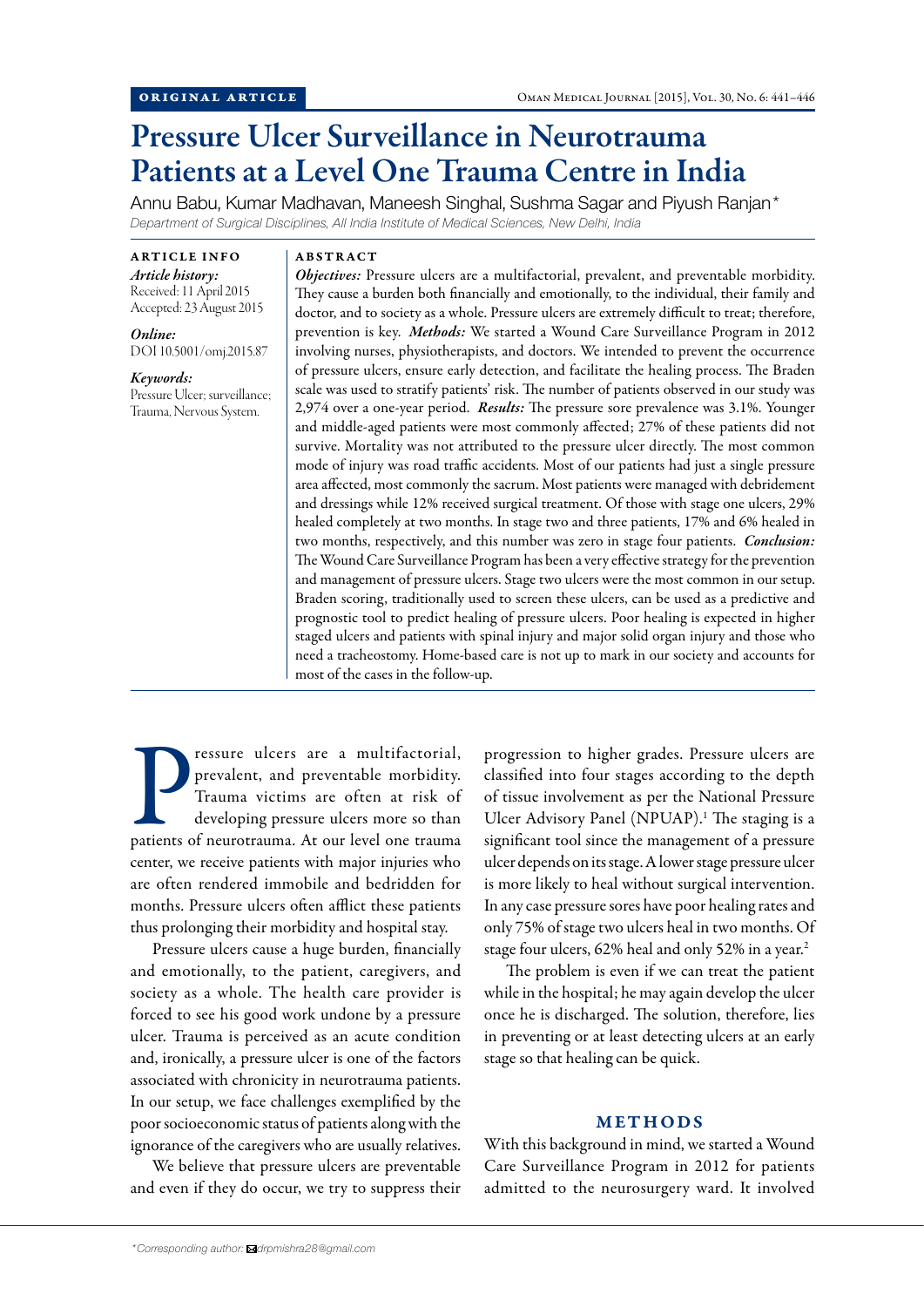| <b>Box 1:</b> Braden score classification groups. |  |  |  |
|---------------------------------------------------|--|--|--|
|---------------------------------------------------|--|--|--|

- 0–9 Very high risk
- 10–12 High risk
- 13–14 Moderate risk
- 15–18 Low risk
- >18 No risk

nurses, physiotherapists, and doctors, thus ensuring a multidisciplinary approach so that the patients benefit from all quarters.

The study was a prospective observational study and was carried out in the level one trauma center of our hospital. All patients (n=2,974) admitted in the neurosurgery ward during the study period were included and were observed for development of pressure ulcer. Braden scoring of each admitted patient was performed at first contact<sup>3,4</sup> and patients were classified into one of five groups (very high risk to no risk) depending on their score [Box 1].

As a part of the program, serial photography of pressure ulcer was carried out. Presence of granulation tissue or slough was noted to look for worsening of the ulcer. Serial measurement of the pressure ulcer was carried out so that progress could be monitored. The largest two dimensions were measured at detection, weekly after admission, and during outpatient follow-up visits. This was documented in Computerized Patient Record System (CPRS).5 This software is used routinely in our hospital to maintain the database of all our patients. Patients were provided health education regarding home management of the ulcer. A cadre of wound care nurses ensured the compliance of both health care providers and patients with the above interventions. However, their duties were not limited to pressure ulcers but also to other wounds that were being treated at our center.

Since our aim was to detect these ulcers at an earlier stage and to ensure early healing, we looked at the stage at which the pressure ulcer was detected and healing at one, two, and 12 months.

The follow-up schedule was not every three months as most of our patients hailed from distant provinces of the country, and this it difficult for them to follow up made frequently. Our aim was to ensure that they learned the basics of self-care of their pressure ulcers in the first two months.

Variables included severity of head and spinal injury, which was assessed using Glasgow Coma Scale (GCS), and the presence of quadriplegia or paraplegia, respectively. We analyzed these outcome variables and looked for any significant association with any other variables including age, sex, body mass index (BMI), duration of intensive care unit (ICU) and hospital stay, absence of caregivers, site of pressure ulcer, whether the ulcer developed in a hospital or in the community, and the presence of tracheostomy, pelvic fractures, or any other major organ injury.

All 2,974 patients admitted to our neurosurgery ward during the study period were included in the study and were observed for development of pressure ulcers. Those who developed the pressure ulcer were evaluated further for the variables mentioned. For continuous variables, Analysis of Variance (ANOVA) and Kruskal-Wallis equality of populations rank tests were the statistical tests used. For non-continuous variables, Pearson's chi-square test and Fisher's exact test were used. A *p*-value less than 0.050 was considered significant. Statistical analysis was carried out using SPSS Statistics (SPSS Inc., Chicago, US) version 22.0 and Stata (StataCorp LP, Texas, US) version 13.

The ethical guidelines laid out by the ethics committee at our institute were strictly adhered to.

## RESULTS

Among the 2,974 patients admitted to the neurosurgery ward of the trauma center in 2012, 92 developed a pressure sore, and we calculated a prevalence of 3.1%. Younger and middle-aged patients were the most commonly affected; 27% of these patients did not survive but in none of them was mortality attributed to the pressure ulcer directly. BMI was available for 62 patients and showed a normal distribution [Figure 1]. The most

| Table 1: Distribution of the pressure ulcer based |  |
|---------------------------------------------------|--|
| upon their anatomic location.                     |  |

| Anatomical location | Frequency $(n)$ |
|---------------------|-----------------|
| Sacrum              | 66              |
| Greater trochanters | 27              |
| Occiput             | 11              |
| Heel                | 11              |
| Gluteal region      | 7               |
| Ankle               | 3               |
| Other               | 13              |

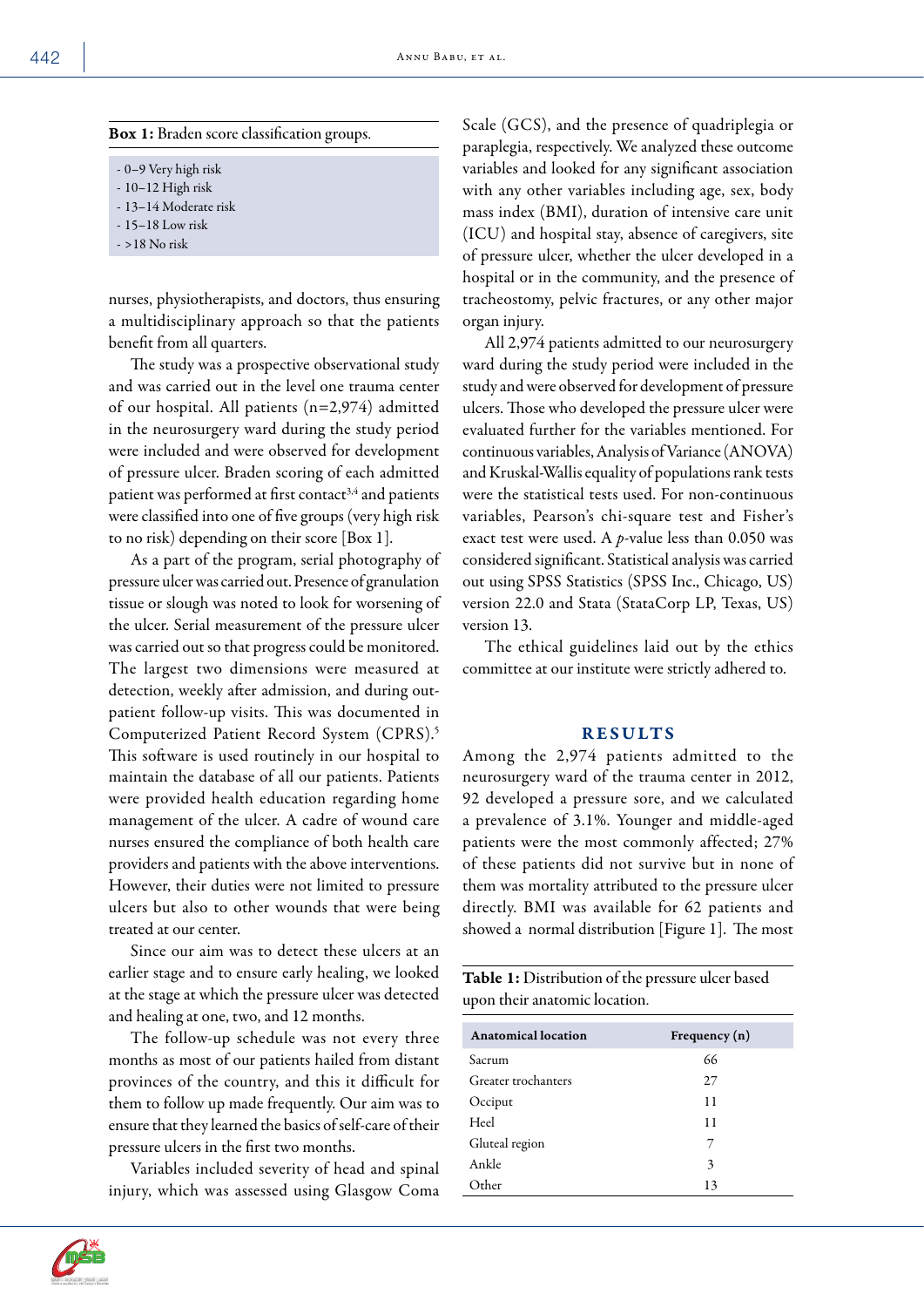

Figure 1: Frequency distribution of body mass index among patients with pressure ulcers. The curve is not skewed suggesting that obesity is not a major factor in the development of pressure ulcers.

common modes of injury were road traffic accidents, which accounted for 50% of cases, followed by fall from a height, which accounted for 43% of cases. Most of our patients had just a single pressure area





Table 2: Analysis of association of variables affecting the stage of ulcer.

| Variable                             | $p$ -value |
|--------------------------------------|------------|
| Age                                  | 0.881      |
| Sex                                  | 0.880      |
| <b>BMI</b>                           | 0.504      |
| Braden scores                        | 0.170      |
| Duration of ICU stay                 | 0.088      |
| Total hospital stay                  | 0.500      |
| Unattended patients                  | 0.711      |
| Components of Baden Score            | 0.170      |
| Moisture                             | 0.016      |
| Activity                             | 1.000      |
| Mobility                             | 0.366      |
| Nutrition                            | 0.220      |
| Friction and shear                   | 0.091      |
| Mode of injury                       | 0.615      |
| Community or facility acquired ulcer | 0.001      |

*BMI: body mass index; ICU: intensive care unit.*

*Patients who had higher moisture score and those with community-acquired ulcers had higher stage of ulcer at presentation.*

affected, most commonly the sacrum [Figure 2 and Table 1]. The majority were managed with debridement and dressings while 12% received surgical treatment. Special dressings used for grade I and II pressure ulcers include hydrocolloid dressings, collagen dressings, and negative pressure dressings. Five patients were treated with a split-thickness skin graft. Four patients had a flap cover given.

Table 2 gives the factors affecting late detection of pressure ulcers. A patient whose ulcer was detected

Table 3: Significance of association between factors with healing or improvement at one month.

| Variable                                  | <i>p</i> -value |
|-------------------------------------------|-----------------|
| Age                                       | 0.731           |
| <b>BMI</b>                                | 0.375           |
| Total ICU stay                            | 0.849           |
| Total hospital stay                       | 0.573           |
| Braden score                              | 0.001           |
| Low stage at detection                    | 0.008           |
| Severity of head injury                   | 0.08            |
| Severity of spinal injury                 | 0.038           |
| Associated pelvic and extremity fractures | 0.117           |
| Associated major solid organ injury       | 0.019           |
| Tracheostomised patients                  | 0.014           |
| $\overline{D}$                            |                 |

*BMI: body mass index; ICU: intensive care unit.*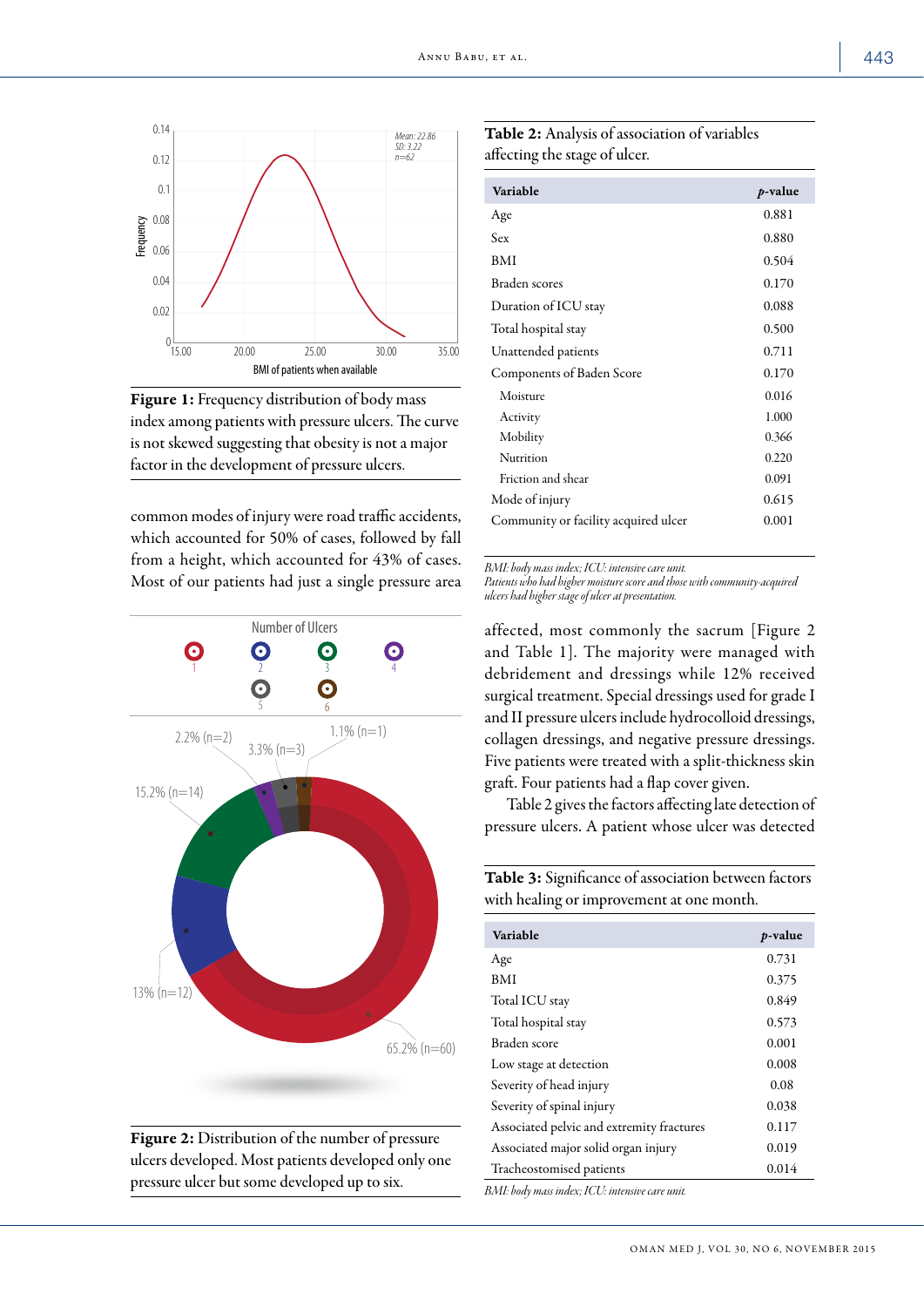at a higher stage was likely to have more pressure ulcers ( $p=0.005$ ). At one month, only two of the 92 pressure ulcers had healed completely.

At two months, only 52 patients were followedup. The remaining patients had either expired or were discharged and did not report for follow-up. Of the patients with stage one ulcers, 29% had healed completely at two months. This number was 17% in stage two and 6% in stage three patients. No patients with stage four ulcers had healed at two months. The Braden score continued to be associated significantly with healing at two months and after discharge at 12 months (*p=*0.036 and *p=*0.019, respectively). At discharge, 28% of all patients had healed and the same number improved or healed after discharge, but 44% worsened after discharge and needed dressing and debridement in follow-up. The other factors, associated with healing of pressure ulcers at one month are given in Table 3.

# DISCUSSION

Pressure ulcers, also known as pressure sores, decubitus ulcers, and bedsores, are areas of localized damage to the skin and underlying tissue. They are believed to be caused by a combination of constant pressure, shear, and friction. Pressure ulcers can cause difficulty for caregivers if not prevented, especially in the neurotrauma setting. Numerous studies have evaluated their prevalence, but very few in the Indian context. We calculated a prevalence rate of 3.1%, which is among the lowest reported prevalence rate in the literature. We credit this low prevalence rate to our systematic, multidisciplinary wound care program. Varying prevalence rates have been reported in the literature. A cross-sectional study in India by Agrawal et al,<sup>6</sup> put it at 5%, but reports suggest they may prevail at a much higher rate. Rates of 40% and even 85% among neurotrauma patients have been reported.<sup>6,7</sup> The International Pressure Ulcer Prevalence (IPUP) Survey established a prevalence of 8–10%.<sup>8,9</sup>

Patients without help at home did not fare worse compared to those who had family to look after them, whether it was in regard to grade at which the ulcer was detected or healing at one, two, and 12 months or even healing after discharge. This interesting finding was contrary to common perceptions regarding care of unattended patients. This affirms that with a dedicated program like ours, such factors can be

negated and it is possible to achieve a low prevalence rate even in such patients. Most of our patients were young and middle-aged males. This indicates the loss of disability-adjusted life year (DALY) in the most productive age group. However, the IPUP Survey reported an increasing prevalence with age<sup>8,9</sup> as did a study by Allman et al.<sup>10</sup> In our study, age did not have a significant association with any of the outcome variables. BMI showed a normal distribution and did not show any statistically significant association with any of the outcome variables. Most studies document stage one pressure sores as being most prevalent,8,9 but we found stage two to be most prevalent. This could be explained by the skin color of our population, which makes it difficult to detect stage one bedsores. Most of our patients had pressure ulcers at dependent regions (e.g., sacrum) but they can develop at unusual sites too.<sup>11</sup>

Studies have evaluated the cost of treatment of pressure ulcers. The annual direct cost of treating facility-acquired pressure ulcers ranges from \$400,000 to \$700,000 per year for hospitals according to the IPUP Survey 2010.<sup>9</sup> Another study by Brem et al,<sup>12</sup> put the cost of treating stage IV ulcers at over \$129,000. A unique characteristic of the health care system in India is that patients in public hospitals make only nominal payments, and the cost of health care is borne by the government. Due to this, we find it impractical to calculate the increased cost due to pressure ulcers. It is our endeavor to reduce the occurrence of pressure ulcers and reduced cost of health care is just one of the benefits of this.

The IPUP Survey 2010 showed an increase in ulcer prevalence with age.<sup>8</sup> Various studies have been carried out to review factors associated with the development of pressure ulcers. Factors shown to have a positive association with the development of pressure ulcers are being aged 75 years or more, dry skin, nonblanchable erythema (a stage I pressure ulcer), pressure ulcer history, immobility, fecal incontinence, depleted triceps skinfold, lymphopenia (lymphocyte count < $1.50 \times 10^9$ /L), decreased body weight  $(<58 \text{ kg})$ ,<sup>10</sup> a low American Society of Anesthesiologists or New York Heart Association score, and low food intake.<sup>12,13</sup>

The risk a patient is in of developing a pressure ulcer can be predicted using the Braden score, and this helps reduce their prevalence.<sup>14</sup> Developed in 1987, it assesses the risk of developing pressure ulcers using six criteria, which are sensory perception,

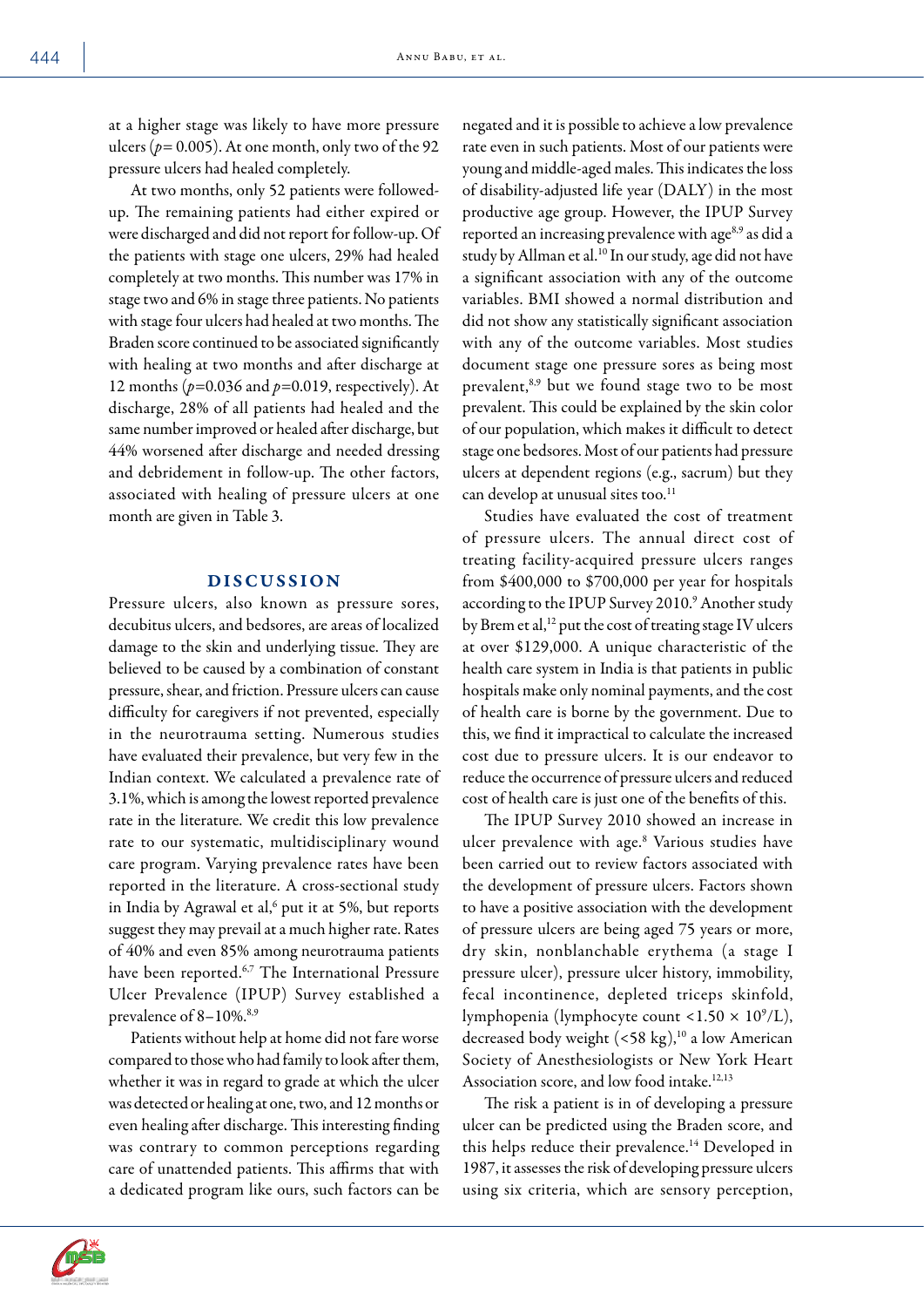moisture, activity, mobility, nutrition, and friction and shear.3,15 In our study, Braden scoring did not show any significant association with the stage at which the ulcer was detected. The score was associated significantly with all the other outcome variables; healing at one, two, and 12 months and healing after discharge. This suggests that Braden score may be used as a prognostic tool in addition to screening. Among the components of Braden score, moisture was significantly associated with stage at which the ulcer was detected, suggesting that it may be the most important component; however, further studies are required to prove this point. As per our knowledge no study mentioned that Braden system could be used as a scoring and prognostic tool. Moreover, no studies have evaluated each component separately. Other scoring tools exist, such as the water low scale, but we preferred the Braden scale for ease of use and better general acceptance.<sup>16</sup> Once a patient is identified to be at risk, preventive measures can be put in place. Various groups such as the Royal College of Nursing and NPUAP have established prevention guidelines.<sup>17,18</sup>

Our findings highlight the need to improve the home care of pressure ulcers. Community-acquired ulcers are more common in our set-up, and those who acquired ulcers outside the hospital had a much higher stage at detection thereby minimizing the chances of healing if any. In most international studies, including IPUP,<sup>8,9</sup> facility-acquired ulcers were more common. Additionally, 44% of our patient's ulcers worsened after discharge.

Healing was adversely affected by the severity of the spinal injury, associated organ injuries, and the presence of a tracheostomy. None of the studies we found had analyzed the association of healing with the latter two. One would expect that the duration of hospital or ICU stay and increasing age would prevent healing in pressure ulcers, but this was not evident in our study. This may be attributed to our Wound Care Surveillance Program, in which we have been able to negate some of the patient related factors such as duration of hospital and ICU stay and age of the patient.

## CONCLUSIONS

The Wound Care Surveillance Program has been an effective strategy in the management of pressure ulcers. Braden scoring can be used as a prognostic tool

to predict healing of pressure ulcers. Poor healing can be expected in high-grade ulcers and patients with spinal injury (paraplegia or quadriplegia), high-grade solid organ injury, and those who need a tracheostomy. Home based care of pressure ulcers is not up to mark in our set-up and needs to be taken up in the coming phases of our program.

### *Disclosure*

The authors declared no conflicts of interest. No funding was received for this study.

#### references

- 1. National Pressure Ulcer Advisory Panel. Available at http://www.npuap.org/resources/educational-and-clinicalresources/npuap-pressure-ulcer-stagescategories/. Accessed September 20, 2015.
- 2. Thomas DR, Diebold MR, Eggemeyer LM. A controlled, randomized, comparative study of a radiant heat bandage on the healing of stage 3-4 pressure ulcers: a pilot study. J Am Med Dir Assoc 2005 Jan-Feb;6(1):46-49.
- 3. Cassell, Charisse. Pressure Ulcer Risk Assessment: The Braden Scale for Prediction Pressure Sore Risk. Health Services Advisory Group of California Inc. Available at http://www.hsag.com/App\_Resources/Documents/ CA\_HSAG\_LS3\_Risk\_Cassell.pdf. Accessed November 18, 2013.
- 4. Braden scale information available at http://www. bradenscale.com/. Accessed September 20, 2015.
- 5. CPRS software. Available at http://en.wikipedia.org/ wiki/VistA and http://www.ehealth.va.gov/EHEALTH/ CPRS\_Demo.asp. Accessed November 18, 2013.
- 6. Agrawal K, Chauhan N. Pressure ulcers: Back to the basics. Indian J Plast Surg 2012 May;45(2):244-254.
- 7. Chauhan VS, Goel S, Kumar P, Srivastava S, Shukla VK. The prevalence of pressure ulcers in hospitalised patients in a university hospital in India. J Wound Care 2005 Jan;14(1):36-37.
- 8. International Pressure ulcer prevalence survey, 2010. Available at https://library.hill-rom.com/Pressure-Ulcer-Management/IPUP/2010-International-Pressure-Ulcer-Prevalence-Survey-Canadian-Results//. Accessed November 18, 2013.
- 9. International Pressure ulcer prevalence survey, 2011. Available at https://library.hill-rom.com/Pressure-Ulcer-Management/IPUP/Overall-Results-from-the-2011- International-Pressure-Ulcer-PrevalenceTM-Survey/. Accessed November 18, 2013.
- 10. Allman RM, Goode PS, Patrick MM, Burst N, Bartolucci AA. Pressure ulcer risk factors among hospitalized patients with activity limitation. JAMA 1995 Mar;273(11):865- 870.
- 11. Kataria K, Sagar S, Singhal M, Yadav R. Pressure sore at an unusual site-the bilateral popliteal fossa: a case report. Oman Med J 2012 May;27(3).
- 12. Brem H, Maggi J, Nierman D, Rolnitzky L, Bell D, Rennert R, et al. High cost of stage IV pressure ulcers. Am J Surg 2010 Oct;200(4):473-477.
- 13. Lindgren M, Unosson M, Krantz AM, Ek AC. Pressure ulcer risk factors in patients undergoing surgery. J Adv Nurs 2005 Jun;50(6):605-612.
- 14. Comfort EH. Reducing pressure ulcer incidence through Braden Scale risk assessment and support surface use. Adv Skin Wound Care 2008 Jul;21(7):330-334.
- 15. Berma A, Kozier B. Kozier & Erb's fundamentals of nursing: concepts, process, and practice. 8th ed. Upper Saddle Riveer,